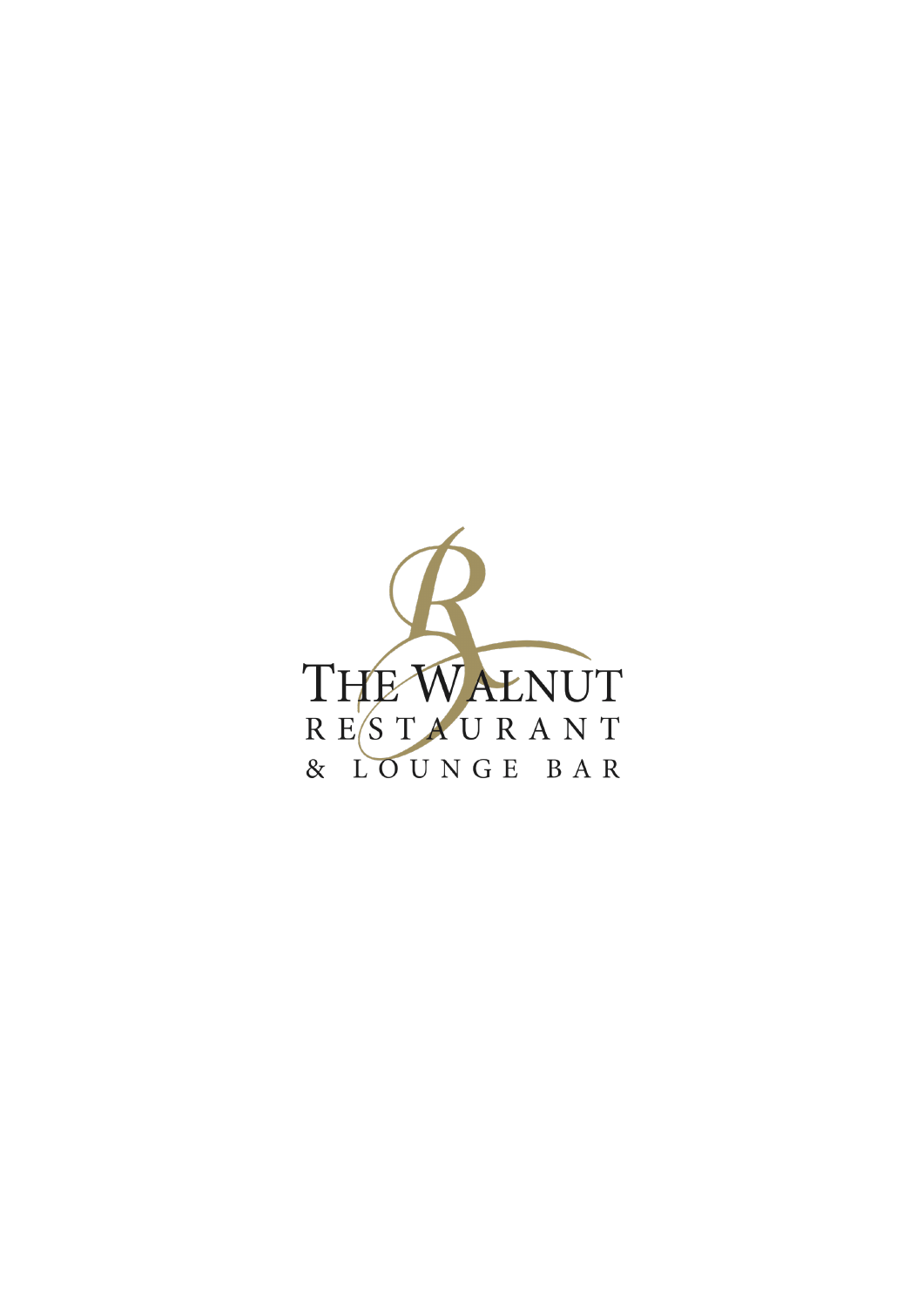### **APPETISER**

| Warm sourdough $(v)(h)$                                           | \$10                  |
|-------------------------------------------------------------------|-----------------------|
| 'Pepe saya' butter, extra virgin olive oil, sea salt              |                       |
| Goats cheese profiteroles $(v)(h)$                                | \$17.5                |
| Un-spun honey, rosemary salt, beetroot snow                       |                       |
| Beef cheek croquette                                              | \$19                  |
| Burnt onion crema, carrot top greens, soft herbs and radish salad |                       |
| Oysters three ways                                                |                       |
| Natural $(gf)$                                                    | $(3)$ \$16 $(6)$ \$31 |
| Hibiscus and galangal vinaigrette                                 |                       |
| Kilpatrick                                                        | $(3)$ \$18 $(6)$ \$35 |
| Worcestershire sauce, smoked bacon, tabasco sauce                 |                       |
| Rockefeller                                                       | $(3)$ \$18 $(6)$ \$35 |
| Spinach, rocket, fennel, panko crumbs                             |                       |

### **ENTRÉE**

| Pan-fried house made potato gnocchi $(v)(h)$                           | E \$23 M \$31 |
|------------------------------------------------------------------------|---------------|
| Sautéed wild mushroom, truffle cream and micro herbs                   |               |
| Salt & pepper quail                                                    | \$29          |
| Soy caramel, picked herbs, kaffir lime vinaigrette, black garlic aioli |               |
| Herb rubbed lamb cutlet $(gf)$                                         | \$31          |
| Ox heart tomato and basil salad, compressed watermelon,                |               |
| citrus cured red onion, spiced pepitas, pepita cream                   |               |
| Pan-seared scallops (gf)                                               | \$30          |
| Galangal dressing, avocado cream, soy bean, tomato and mint            |               |
| taro crisps, balsamic pearls                                           |               |
| Twice cooked pork belly $(gf)$                                         | \$27          |
| Burnt pineapple, pressed pickled cucumber, jalapeno mayonnaise,        |               |
| chorizo crumbs, salt and vinegar saltbush                              |               |
| Cucumber wrapped smoked salmon cigar $(gf)(h)$                         | \$28          |
| Salmon caviar, beetroot carpaccio, horseradish mousse,                 |               |
| grapefruit segments, fennel pollen                                     |               |



**v - vegetarian | h - halal | gf - gluten free**

\*All menu items are subject to change according to seasonality and availability. Please note there is a 10% surcharge on Public Holi $\frac{h}{k}$ ays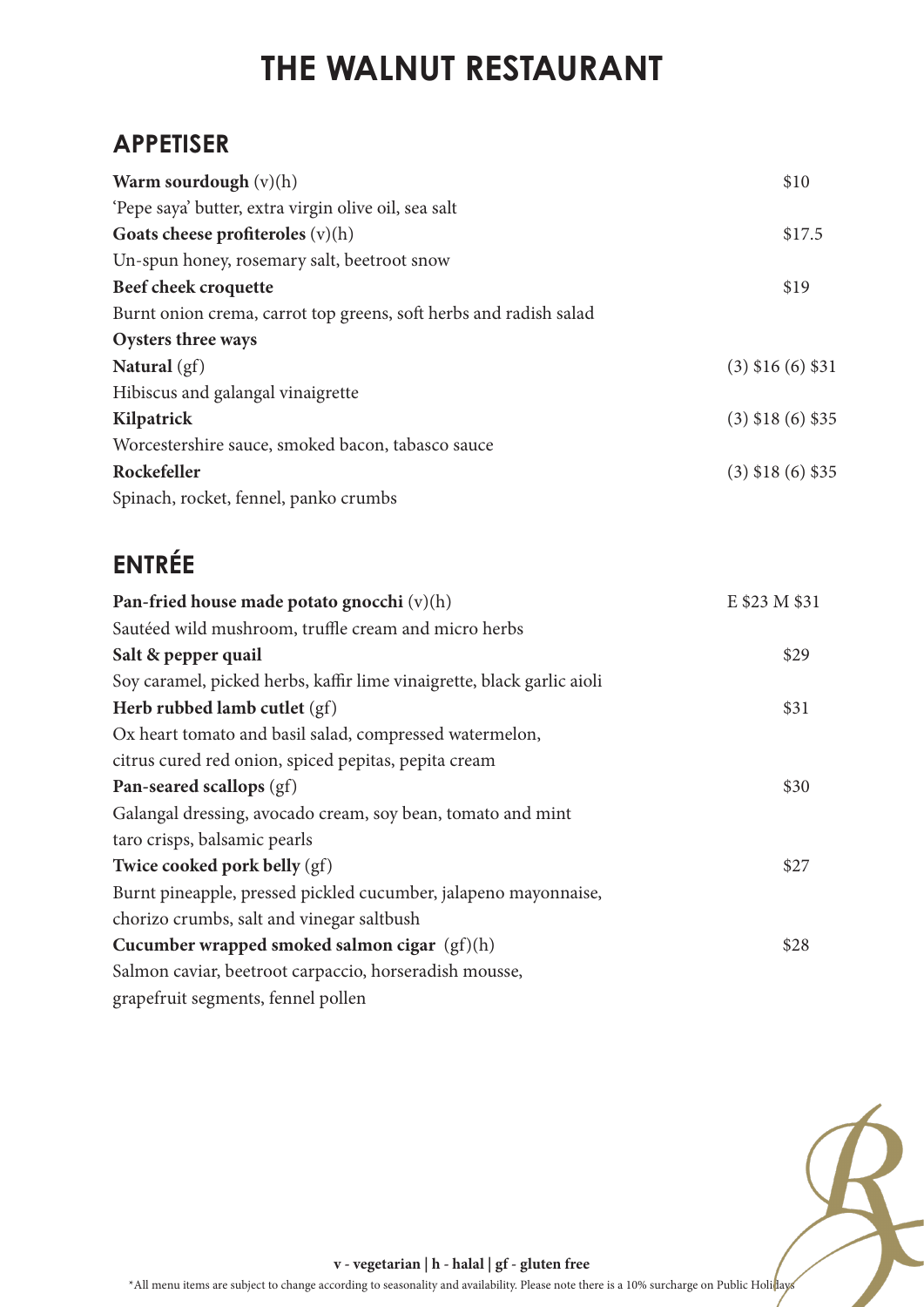#### **MAIN**

| Seafood risotto (gf)                                                                   | \$41         |
|----------------------------------------------------------------------------------------|--------------|
| Mussels, prawns, squid, sea asparagus, salmon roe, crustacean oil, Grana Pandano       |              |
| Curry spiced roasted cauliflower $(v)(gf)(h)$                                          | \$31         |
| Red lentil dahl, pickled sultanas, toasted almonds, cumin and mint yoghurt,            |              |
| papadum crisps                                                                         |              |
| Confit chicken Maryland $(gf)(h)$                                                      | \$36         |
| Hay smoked pomme purée, chard, miso baby turnips, heritage carrots,                    |              |
| pine nuts and sultanas, mixed herbs, pan juices                                        |              |
| 'Market fish' (gf, h on request)                                                       | Market Price |
| Crispy fish cake, Provençale vegetable ragout, gem lettuce, yeasted cauliflower purée, |              |
| pickled mussel, buttermilk dressing, chive oil                                         |              |
| 'The Royal' crab spaghettini                                                           | \$43         |
| Smoked grilled chorizo, heirloom cherry tomatoes, lemon-infused extra                  |              |
| virgin olive oil, garlic, chilli                                                       |              |
| Slow braised Milly Hill lamb shank                                                     | \$39         |
| Tomato, confit garlic and pearl couscous ragout, roasted root vegetables,              |              |
| green goddess sauce, pomegranate and mint, braising liquor reduction, ricotta crumbs   |              |
| Char-grilled 180g 100 day pasture fed eye fillet (gf on request)                       | \$57         |
| Mushroom Florentine, roast onion soubise, broccolini, rosti potato, bacon jam,         |              |
| onion ash, red wine jus                                                                |              |

### **SIDE DISHES**

| <b>Pomme purée</b> $(v)(gf)(h)$ on request)                       | \$10  |
|-------------------------------------------------------------------|-------|
| Hay smoked potato, cultured cream, jus                            |       |
| Rosemary salt rustic fries $(v)(gf)(h)$                           | \$9.5 |
| Served with chipotle mayo                                         |       |
| <b>Seasonal greens</b> $(v)(gf)(h)$                               | \$9.5 |
| Garlic oil, ponzu dressing                                        |       |
| Garden leaf and sprout salad $(v)(gf)(h)$ on request)             | \$8.5 |
| Fetta crumble, kalamata olives, heirloom tomatoes, house dressing |       |



**v - vegetarian | h - halal | gf - gluten free**

\*All menu items are subject to change according to seasonality and availability. Please note there is a 10% surcharge on Public Holi $\frac{h}{k}$ ays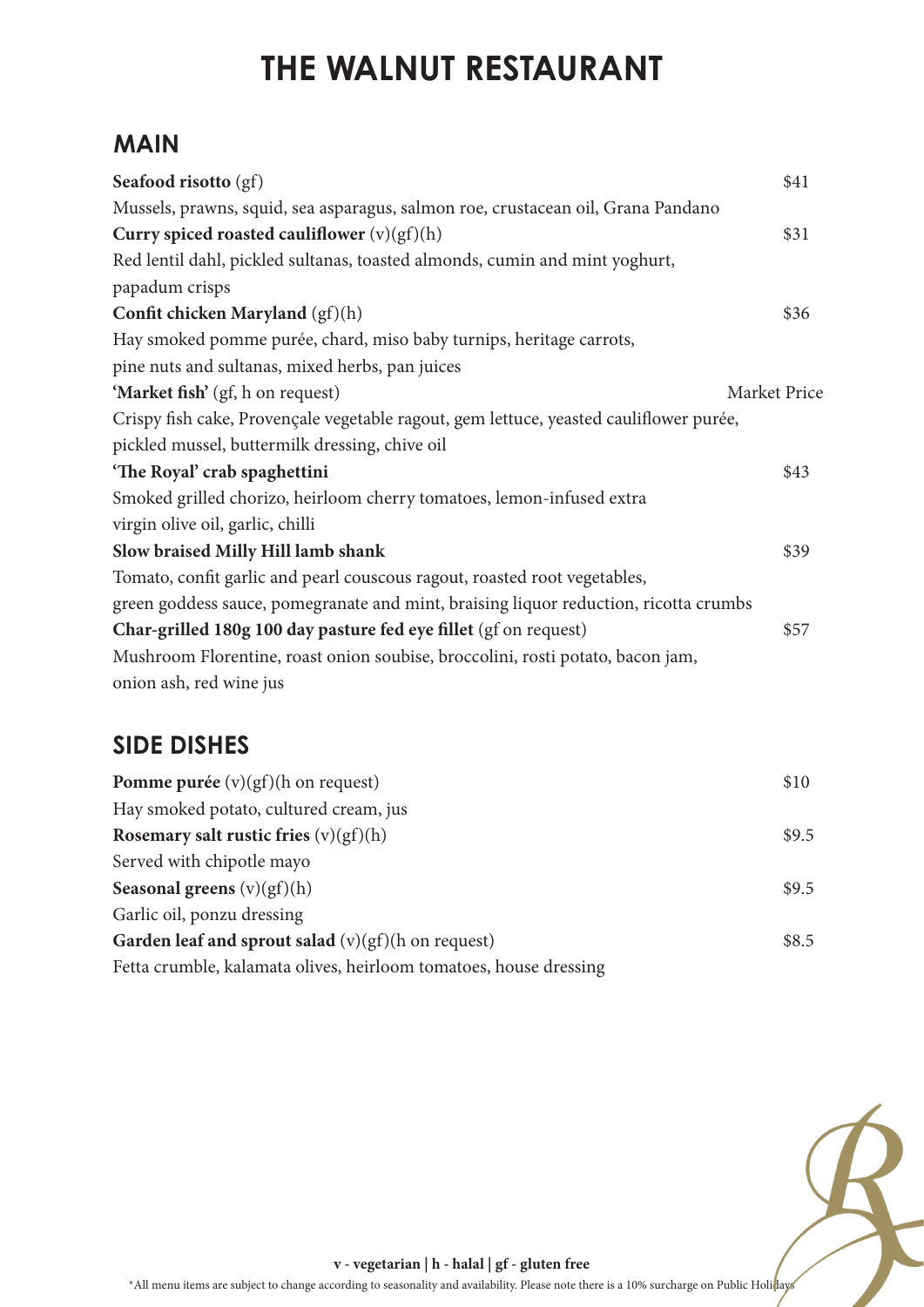### **DESSERT**

| Chef Troy's family recipe baked cheesecake $(v)(h)$                                   | \$17.5 |
|---------------------------------------------------------------------------------------|--------|
| Baked vanilla cheesecake, graham cracker biscuit, coconut and lemon myrtle Chantilly, |        |
| pineapple sorbet, mango gel, lemon verbena                                            |        |
| Crema Catalina $(v)(h)$                                                               | \$17.5 |
| Wedding biscuit 'yo-yo' oat milk ice cream, corn flake crumble, blueberry             |        |
| Fried granny smith apple pie $(v)(h)$                                                 | \$17.5 |
| Cinnamon and coconut sugar, condensed milk caramel, pecan praline,                    |        |
| vanilla bean ice cream                                                                |        |
| Warm Valrhona Manjari chocolate cake (v)(h)                                           | \$17.5 |
| Wattle seed and espresso cream, chocolate crumb, milk sorbet, cocoa crisp             |        |
| <b>Bombe Alaska</b> $(v)(h)$                                                          | \$24   |
| Joconde sponge, vanilla bean ice cream, berry sorbet, Italian meringue,               |        |
| preserved mandarin, cultured cream, peach purée, coconut crumble                      |        |
| Australian cheese plate (v)(gf on request)(h)                                         | \$27   |
| A selection of Australian hard and soft cheeses, lavosh, water crackers,              |        |
| quince paste, honey, muscatels, candied walnuts                                       |        |

#### **DESSERT WINE**

|                                        |               | Glass Bottle     |      |
|----------------------------------------|---------------|------------------|------|
| Foxy's Hangout Late Harvest Pinot Gris | Red Hill, VIC | -S <sub>17</sub> | \$79 |
| De Bortoli Noble One                   | Bilbul, NSW   | \$19             | \$84 |



**v - vegetarian | h - halal | gf - gluten free**